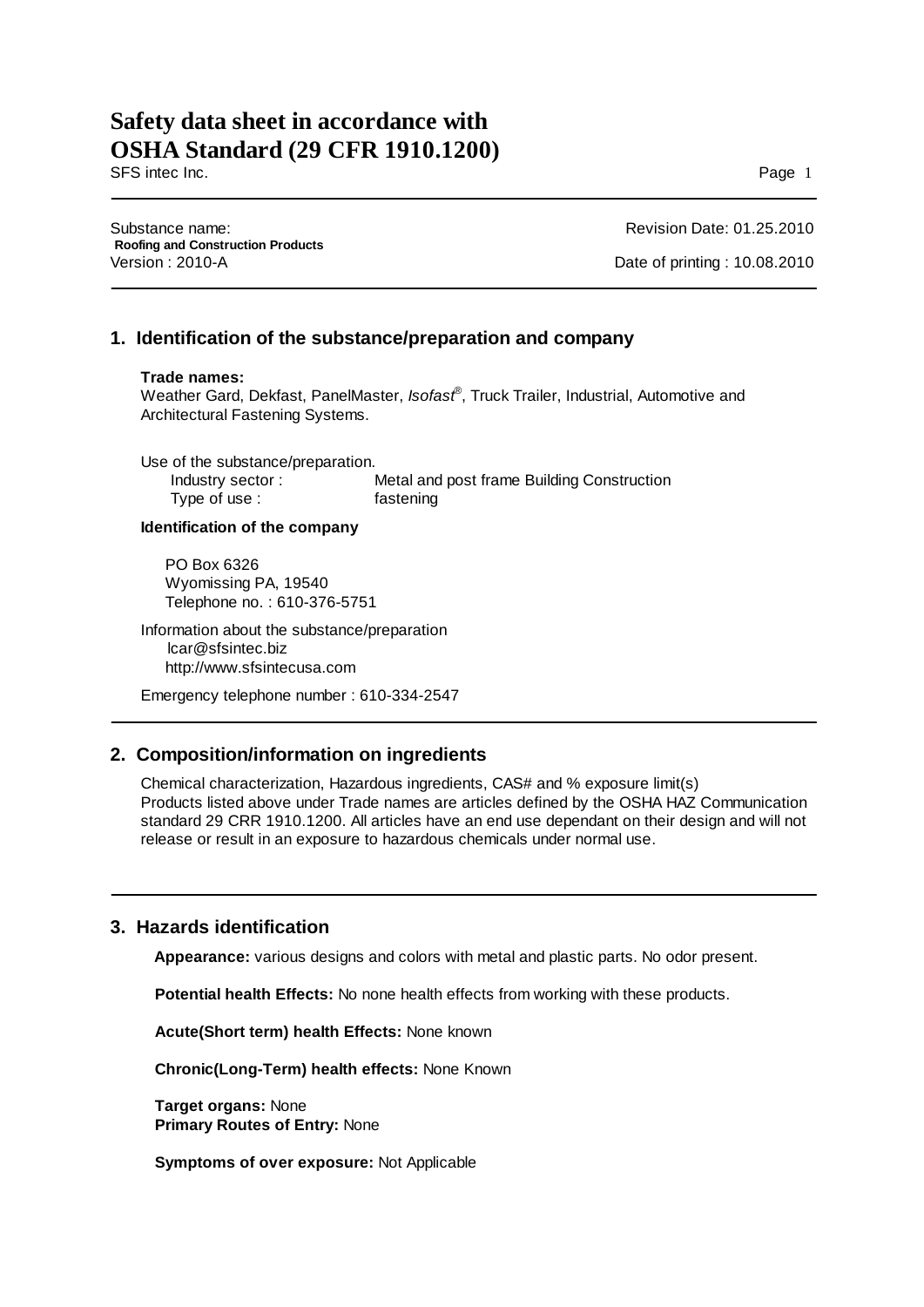SFS intec Inc. Page 2

Substance name: **Roofing and Construction Products** Version : 2010-A Date of printing : 10.08.2010

Revision Date: 01.25.2010

### **4. First aid measures**

Not Applicable

### **5. Fire-fighting measures**

 There is no potential for fire or explosion. Normal firefighting procedures should be followed to avoid inhilation of smoke and gases.

### **6. Accidental release measures**

**Environmental precautions:** Use good housekeeping measures to keep areas clean and safe.

**Methods for cleaning up and disposal:** Comply with State and Local regulations for storage and disposal of solid waste.

### **7. Handling and storage**

**Advice on safe handling** Open and handle container with care.

### **Requirements for storage rooms and vessels** No special measures required.

**Further information on storage conditions**

-Sensitive to moisture-

### **8. Exposure controls/personal protection**

### **General protective measures**

No special handling of these products is required.

| <b>Hygiene measures</b><br>None required |                                                        |
|------------------------------------------|--------------------------------------------------------|
| Hand protection :                        | None required but Gloves may be worn                   |
| Eye protection :                         | safety glasses should be used when installing products |

## **9. Physical and chemical properties**

| Form :  | Solid   |
|---------|---------|
| Color : | Various |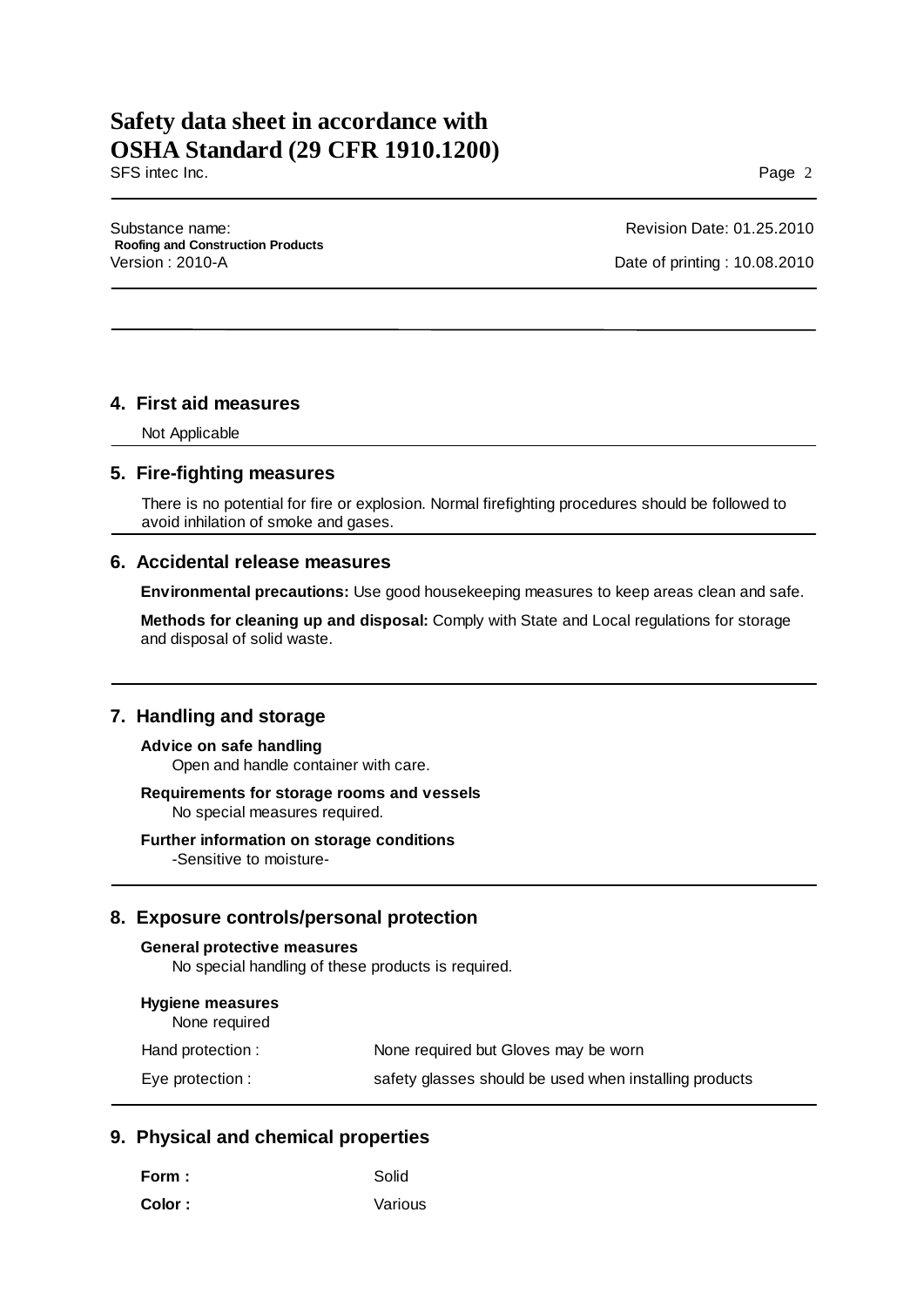SFS intec Inc. Page 3

Substance name: **Roofing and Construction Products** Version : 2010-A Date of printing : 10.08.2010

Revision Date: 01.25.2010

| Odor :               | None           |
|----------------------|----------------|
| Density:             | not applicable |
| Solubility in water: | not applicable |
| pH value:            | not applicable |
| Viscosity (dynamic): | not applicable |

## **10. Stability and reactivity**

Thermal decomposition : Not applicable

# **11. Toxicological information**

| Acute oral toxicity:      | none      |
|---------------------------|-----------|
| Irritant effect on skin:  | No effect |
| Irritant effect on eyes : | No effect |

### **Remarks**

The product has not been tested. The information is derived from the properties of the individual components.

# **12. Ecological information**

### **Remarks**

The degradation properties of the product have not been tested.

## **13. Disposal considerations**

### **Product**

In accordance with current regulations waste may be taken to a solid waste disposal site after consultation with site operator and/or with the responsible authority

### **Un-cleaned packaging**

Completely emptied packagings can be given for recycling.

### **14. Transport information**

Product is not regulated as a Hazardous material